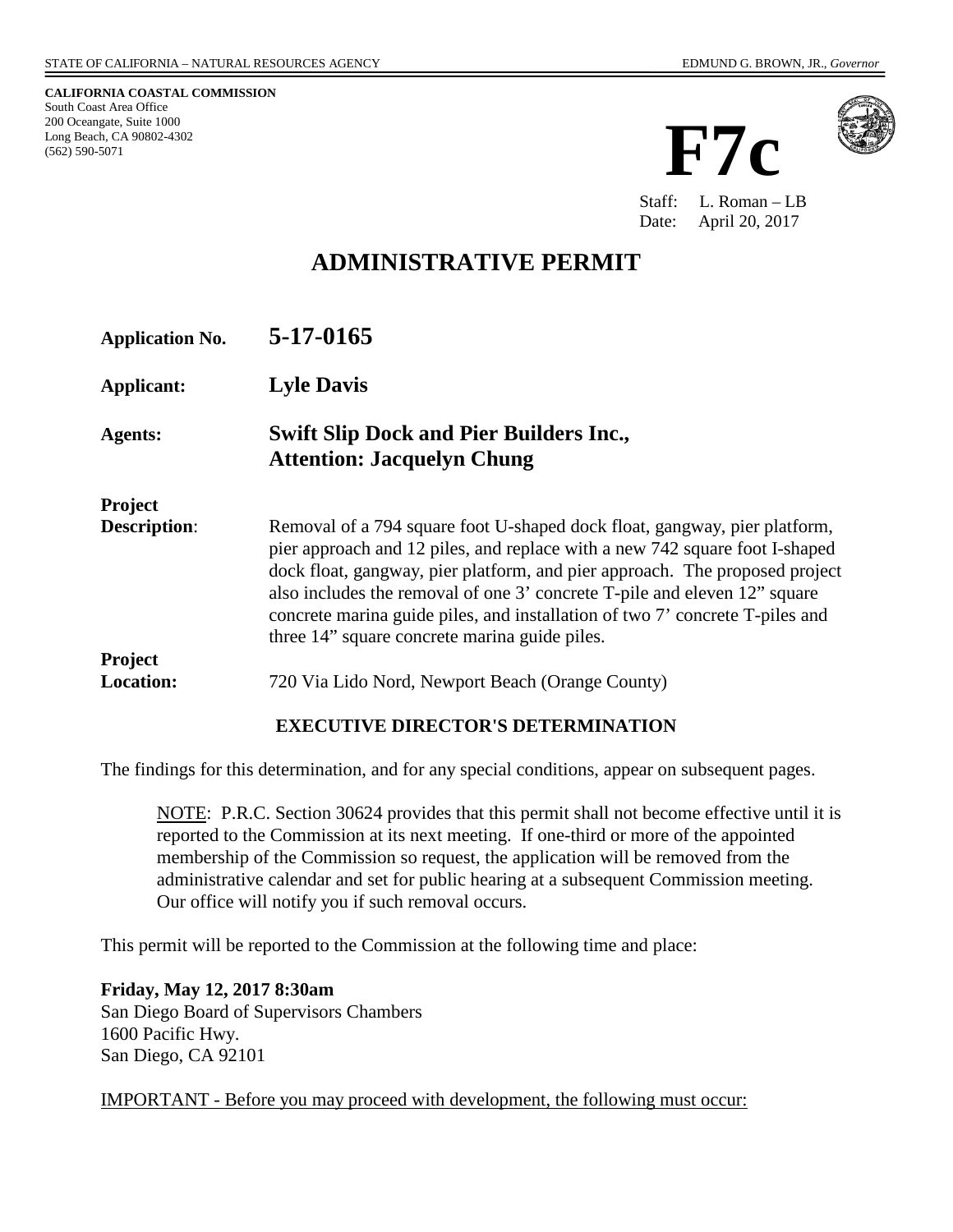5-17-0165(Davis) Administrative Permit

Pursuant to 14 Cal. Admin. Code Sections 13150(b) and 13158, you must sign the enclosed duplicate copy acknowledging the permit's receipt and accepting its contents, including all conditions, and return it to our office. Following the Commission's meeting, and once we have received the signed acknowledgement and evidence of compliance with all special conditions, we will send you a Notice of Administrative Permit Effectiveness.

### **BEFORE YOU CAN OBTAIN ANY LOCAL PERMITS AND PROCEED WITH DEVELOPMENT, YOU MUST HAVE RECEIVED BOTH YOUR ADMINISTRATIVE PERMIT AND THE NOTICE OF PERMIT EFFECTIVENESS FROM THIS OFFICE.**

 JOHN AINSWORTH Executive Director

 By: Liliana Roman Title: Coastal Program Analyst

## **STANDARD CONDITIONS**

This permit is granted subject to the following standard conditions:

- 1. **Notice of Receipt and Acknowledgment.** The permit is not valid and development shall not commence until a copy of the permit, signed by the permittee or authorized agent, acknowledging receipt of the permit and acceptance of the terms and conditions, is returned to the Commission office.
- 2. **Expiration.** If development has not commenced, the permit will expire two years from the date the Commission voted on the application. Development shall be pursued in a diligent manner and completed in a reasonable period of time. Application for extension of the permit must be made prior to the expiration date.
- 3. **Interpretation.** Any questions of intent or interpretation of any term or condition will be resolved by the Executive Director or the Commission.
- 4. **Assignment.** The permit may be assigned to any qualified person, provided assignee files with the Commission an affidavit accepting all terms and conditions of the permit.
- 5. **Terms and Conditions Run with the Land.** These terms and conditions shall be perpetual, and it is the intention of the Commission and the permittee to bind all future owners and possessors of the subject property to the terms and conditions.

**SPECIAL CONDITIONS:** See pages six through nine.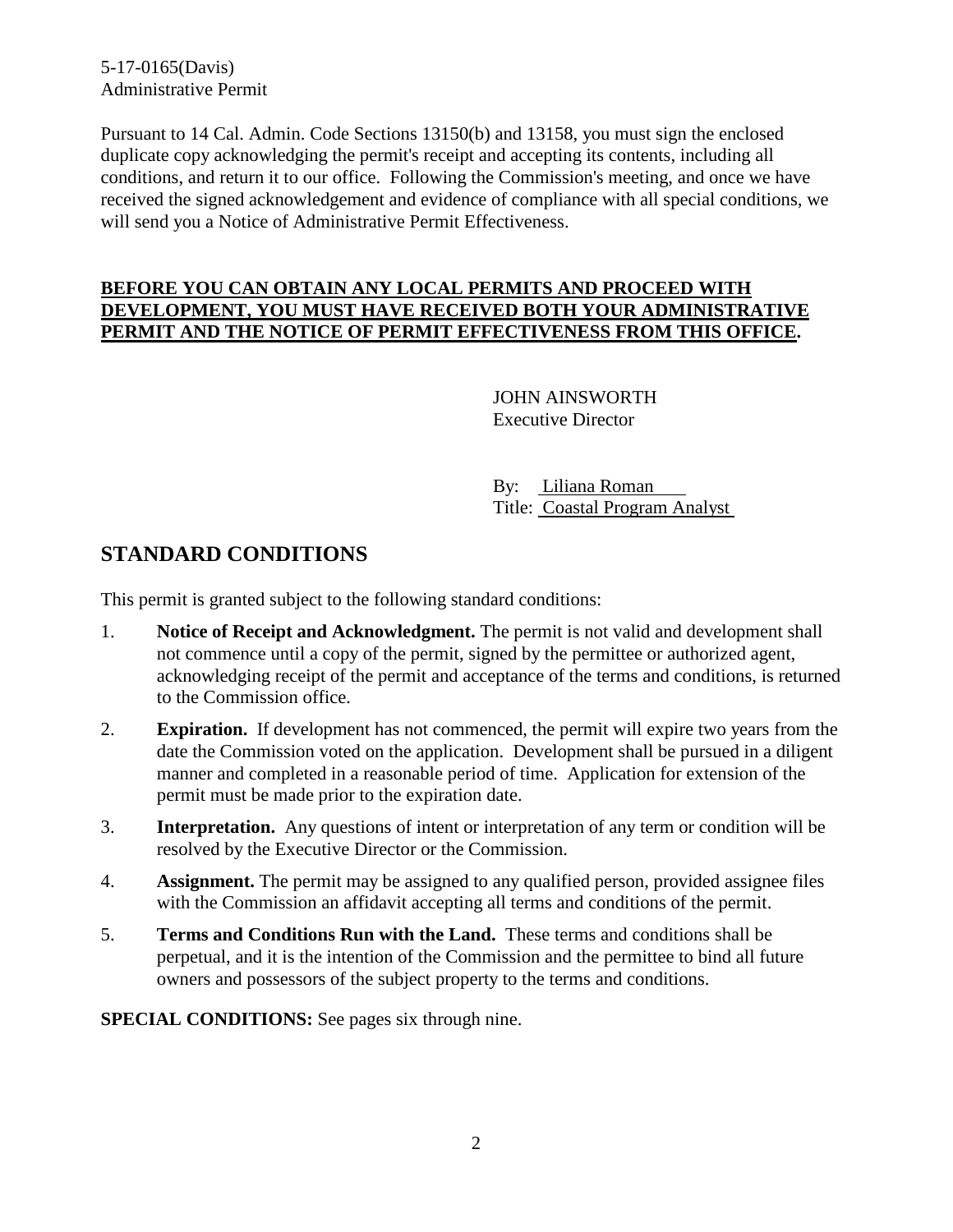#### **EXECUTIVE DIRECTOR'S DETERMINATION (continued):**

The Executive Director hereby determines that the proposed development is a category of development, which, pursuant to PRC Section 30624, qualifies for approval by the Executive Director through the issuance of an Administrative Permit. Subject to Standard and Special Conditions as attached, said development is in conformity with the provisions of Chapter 3 of the Coastal Act of 1976 and will not have any significant impacts on the environment within the meaning of the California Environmental Quality Act. If located between the nearest public road and the sea, this development is in conformity with the public access and public recreation policies of Chapter 3.

### **FINDINGS FOR EXECUTIVE DIRECTOR'S DETERMINATION**

### **A. PROJECT DESCRIPTION**

The proposed project involves the following: removal of a 794 square foot U-shaped floating dock, gangway, pier, pier approach and 12 piles, and replacement with a new 742 square foot I-shaped floating dock, gangway, pier, and pier approach. The proposed project also includes the removal of one existing 3' concrete T-piles and 11 12" square concrete marina guide piles, and installation of two 7' concrete T-piles and three 14" square concrete marina guide piles (**[Exhibit 2](https://documents.coastal.ca.gov/reports/2017/5/F7c/F7c-5-2017-exhibits.pdf)**). The new boat dock system will be comprised of wood composite material. The proposed project would result in a minor decrease in water coverage, from 538 square feet to 402 square feet (a decrease of 52 square feet). The proposed boat dock system does not extend beyond the Pierhead Line<sup>[1](#page-2-0)</sup> or extend past the Project Line,<sup>[2](#page-2-1)</sup> consistent with the City of Newport Beach Harbor Permit Policy.

The subject site is developed with a single-family residence and private residential dock located at 720 Via Lido Nord on Lido Isle in the City of Newport Beach, Orange County (**[Exhibit 1\)](https://documents.coastal.ca.gov/reports/2017/5/F7c/F7c-5-2017-exhibits.pdf)**. Singlefamily residences and associated private boat dock systems characterize the subject site and the surrounding area.

The proposed dock is being constructed on public tidelands and/or within an area subject to public trust doctrine. The private dock will be used for boating related purposes to serve a single-family residential development. There is no direct public pedestrian access to public tidelands through the private residential lot at the subject site. However, public pedestrian access to public tidelands is available approximately 150 feet north of the project site at the Via San Remo street end and approximately 400 feet south of the project site at the Via Waziers street end. From these access points, members of the public may have access to the beach/public tidelands surrounding Lido Isle and, for example, launch a kayak. At lower tides, it is possible to have lateral access by walking under the residential piers where there is adequate clearance for strolls down the sandy beach in front of this residential area, as is the case under the existing pier approach and pier platform where a 6- to 8-foot high clearance between the sand and the bottom of the existing pier approach and pier platform currently exists (**[Exhibit 2, page 2](https://documents.coastal.ca.gov/reports/2017/5/F7c/F7c-5-2017-exhibits.pdf)**). As proposed, the new dock system would result in

<span id="page-2-0"></span> $\overline{a}$  $<sup>1</sup>$  As defined by the City of Newport Beach Municipal Code, Title 17 - Harbor Code, the Pierhead Line refers to the</sup> harbor water area perimeter lines that define the limit of pier and floating dock structures and defines the limit of construction except as otherwise approved by the City Council.

<span id="page-2-1"></span> $2^{2}$  As defined by the City of Newport Beach Municipal Code, Title 17 - Harbor Code, the Project Line refers to the harbor water area channel lines of the improvements constructed by the Federal Government in 1935-1936.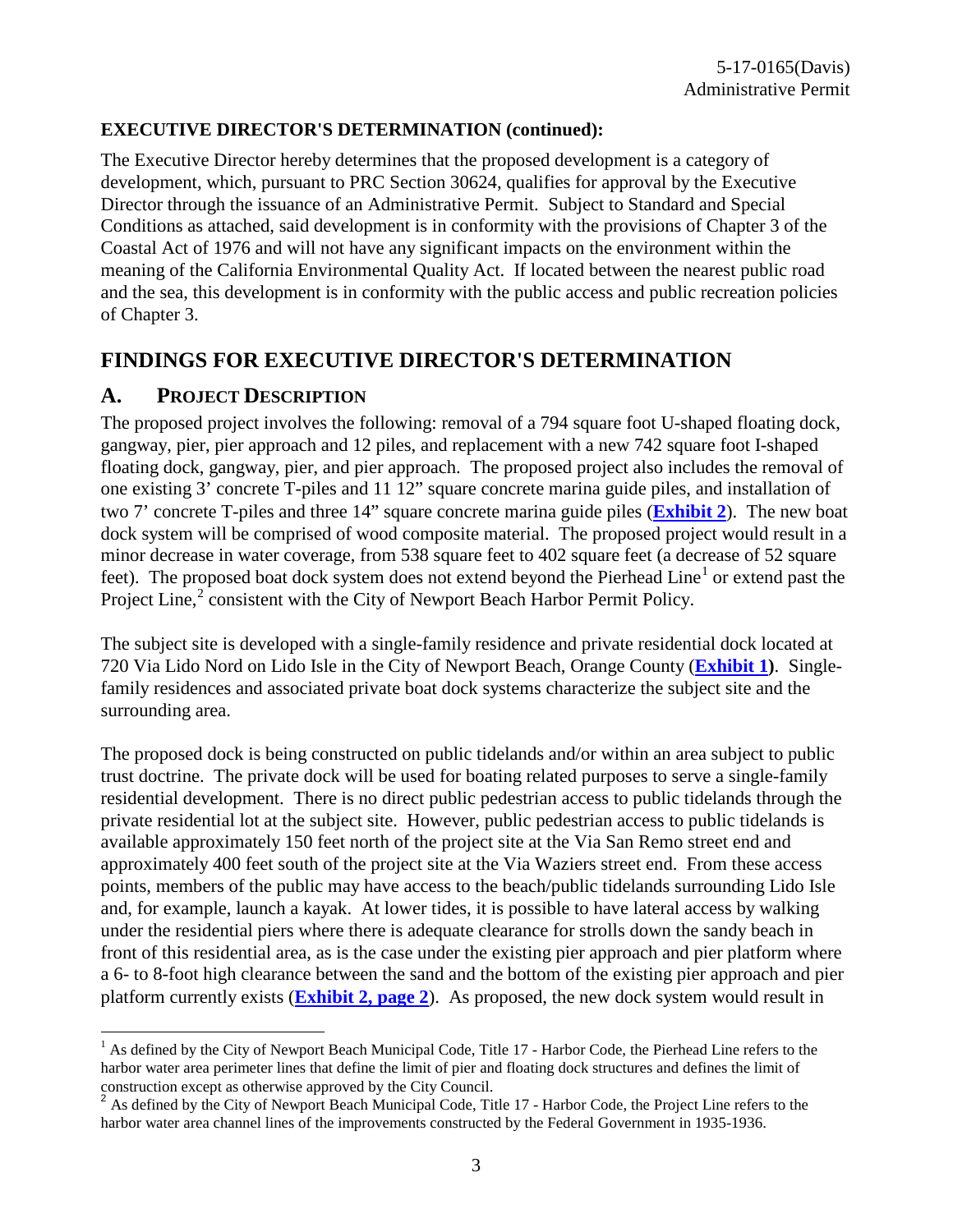14' long pier with a 10' x 14' pier platform, placing the pier platform closer to the bulkhead than the existing dock system configuration which currently has a longer 32' long pier with a smaller 11' x 12' pier platform. Though closer to the bulkhead, the existing elevation of the pier approach or pier platform will not change and thus will not adversely impact the ability of the public to walk underneath these structures while walking along the beach. Thus, the proposed project will not preclude continued lateral access along the public beach. The public can also access the beach/public tidelands area channelward of the subject site by watercraft or by swimming to the public beach. Therefore, the proposed project does not result in adverse impacts to public access.

Additionally, in this case, there is an existing significant pattern of development of private residential docks beyond the bulkhead (**Exhibit 1**). Thus, the proposed dock replacement at this site and in this location would not establish a new pattern of development (nor create a new adverse public access condition, as previously mentioned). Finally, the Commission imposes **Special Condition No. 4** stating that the approval of a coastal development permit for the project does not waive any public rights or interest that exist or may exist on the property or on adjacent public waters.

The site was surveyed for both eelgrass and *Caulerpa taxifolia* and no eelgrass or *Caulerpa taxifolia* was discovered in the project area or vicinity. The surveys took place on October 27, 2016 at the tail end of the active growth phase of eelgrass (typically March through October). An eelgrass survey is valid for a 60 day period and a *Caulerpa taxifolia* survey is valid for a 90-day period with the exception of surveys completed in August-October. A survey completed in August - October shall be valid until the resumption of active growth (i.e., March 1). As the item is scheduled to be heard by the Coastal Commission at its May 2017 meeting, the surveys will no longer be valid. Therefore, a subsequent eelgrass and *Caulerpa taxifolia* survey will be required prior to commencement of construction in the water should the coastal development permit application be approved. Therefore, the Commission imposes **Special Conditions No. 2** and **No. 3**, which identifies the procedures necessary to be completed prior to commencement of construction. Also, if any eelgrass or *Caulerpa taxifolia* is found growing at the project site or vicinity, **Special Conditions No. 3** also identifies the procedures necessary to be completed prior to commencement of demolition/construction.

The storage or placement of construction material, debris, or waste in a location where it could be discharged into coastal waters would result in an adverse effect on the marine environment. The proposed project includes measures to help ensure protection of coastal waters and marine resources during construction. Measures proposed include: floating debris shall be removed from the water and disposed of properly, all construction activities shall occur within the designated project footprint, and silt curtains shall be used during pile replacement. The Regional Water Quality Control Board (RWQCB) has determined that the proposed project will not adversely impact water quality if standard construction methods and materials are used. The U.S. Army Corps of Engineers issued a Letter of Permission, and the permit is pending coastal development permit approval. To ensure that all impacts (pre- and post- construction) to water quality are minimized, however, and to reduce the potential for construction related impacts on water quality, the Commission imposes **Special Condition No. 1**, which requires, but is not limited to, appropriate storage and handling of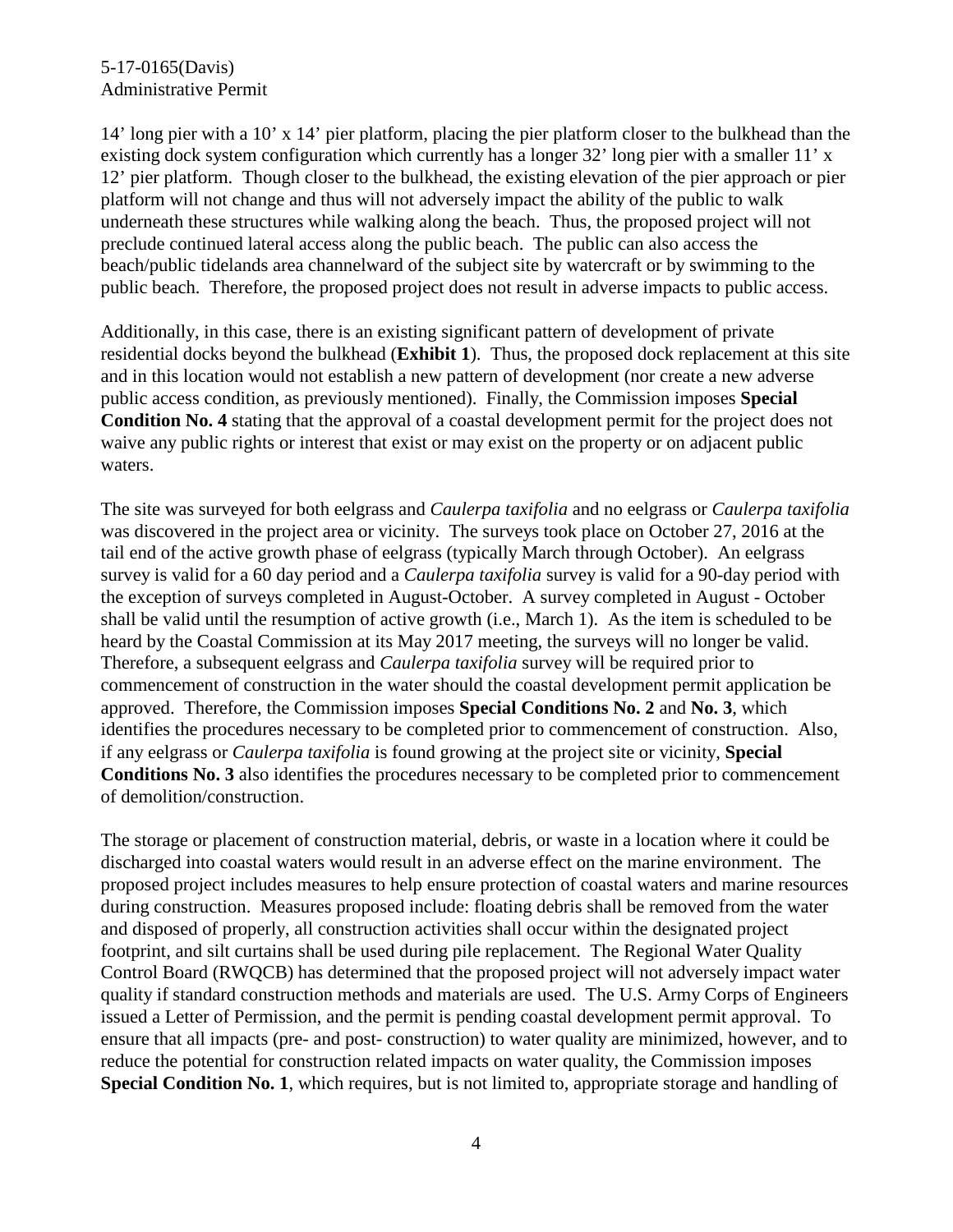construction equipment and materials to minimize the potential of pollutants to enter coastal waters; and the continued use and maintenance of post construction BMPs.

## **B. PUBLIC ACCESS**

The proposed development will not affect the public's ability to gain access to, and/or to use the coast and nearby recreational facilities. Therefore, as proposed and as conditioned, the project conforms to Sections 30210 through 30214, Sections 30220 through 30224, and 30252 of the Coastal Act.

## **C. HABITAT**

As conditioned, the development will not result in significant degradation of adjacent habitat, recreation areas, or parks and is compatible with the continuance of those habitat, recreation, or park areas. Therefore, the Commission finds that the project, as conditioned, conforms to Section 30240(b) of the Coastal Act.

## **D. MARINE RESOURCES**

The proposed recreational boat dock development and its associated structures are an allowable and encouraged marine related use. The project design includes the minimum sized pilings and the minimum number of pilings necessary for structural stability. There are no feasible less environmentally damaging alternatives available. As conditioned, the project will not significantly adversely impact eelgrass beds and will not contribute to the dispersal of the invasive aquatic algae, *Caulerpa taxifolia*. Further, as proposed and conditioned, the project, which is to be used solely for recreational boating purposes, conforms to Sections 30224 and 30233 of the Coastal Act.

# **E. WATER QUALITY**

The proposed work will be occurring on, within, or adjacent to coastal waters. The storage or placement of construction material, debris, or waste in a location where it could be discharged into coastal waters would result in an adverse effect on the marine environment. To reduce the potential for construction related impacts on water quality, the Commission imposes special conditions requiring, but not limited to, the appropriate storage and handling of construction equipment and materials to minimize the potential of pollutants to enter coastal waters. To reduce the potential for post-construction impacts to water quality the Commission requires the continued use and maintenance of post construction BMPs. As conditioned, the Commission finds that the development conforms to Sections 30230 and 30231 of the Coastal Act.

# **F. LOCAL COASTAL PROGRAM (LCP)**

Coastal Act section 30604(a) states that, prior to certification of a local coastal program ("LCP"), a coastal development permit can only be issued upon a finding that the proposed development is in conformity with Chapter 3 of the Act and that the permitted development will not prejudice the ability of the local government to prepare an LCP that is in conformity with Chapter 3. An LCP for the City of Newport Beach was effectively certified January 13, 2017. However, the proposed development is occurring within an area of the Commission's retained permit jurisdiction, due to the project location over public tidelands/submerged lands. Consequently, the standard of review is the Coastal Act and the City's LCP is used only as guidance. As conditioned, the proposed development is consistent with Chapter 3 of the Coastal Act and with the certified LCP for the area.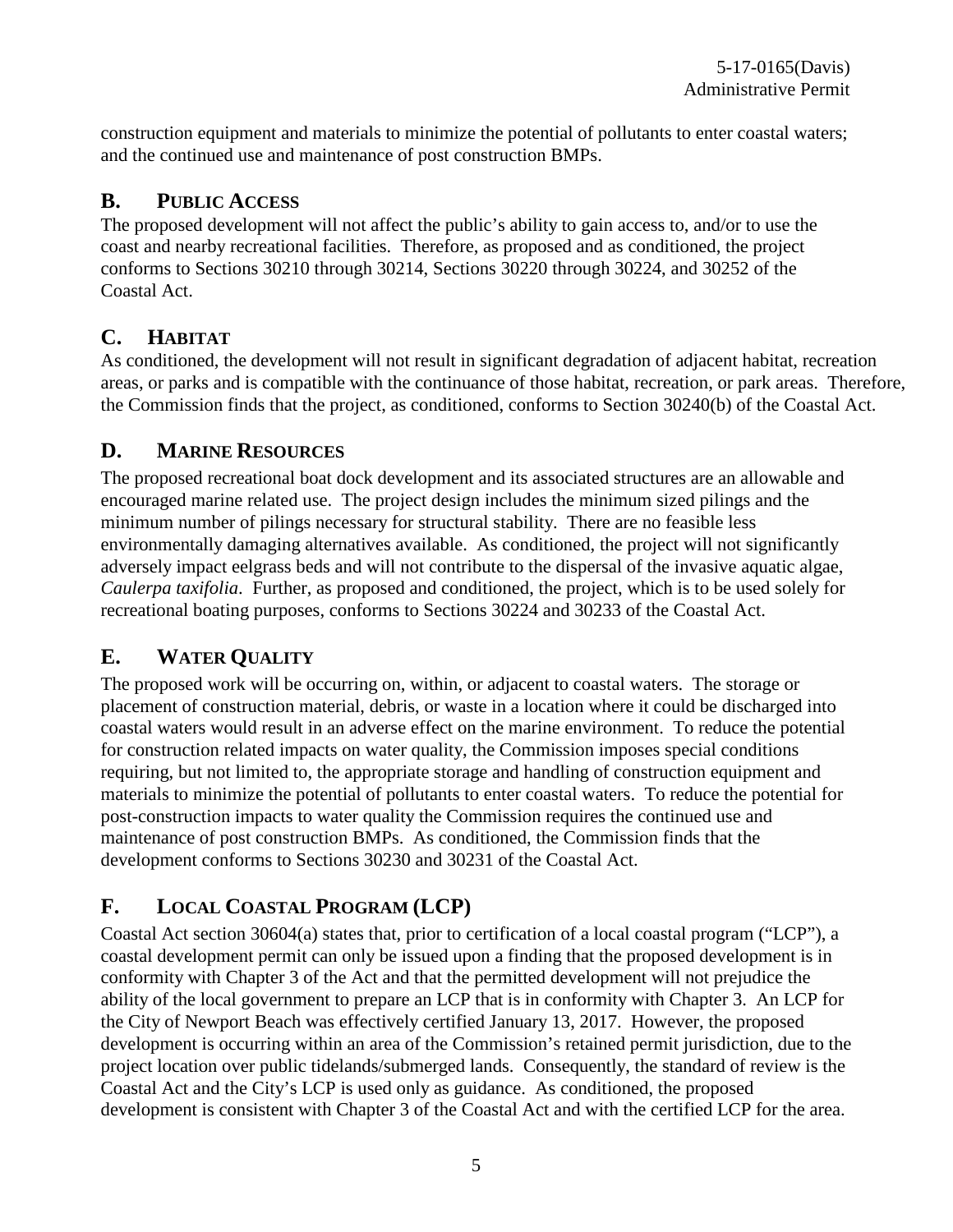# **G. CALIFORNIA ENVIRONMENTAL QUALITY ACT (CEQA)**

As conditioned, there are no feasible alternatives or additional feasible mitigation measures available that would substantially lessen any significant adverse effect that the activity may have on the environment. Therefore, the Commission finds that the proposed project, as conditioned to mitigate the identified impacts, is the least environmentally damaging feasible alternative and can be found consistent with the requirements of the Coastal Act to conform to CEQA.

## **SPECIAL CONDITIONS**

This permit is granted subject to the following special conditions:

### **1. Water Quality**

### **A. Construction Responsibilities and Debris Removal**

- (1) No demolition or construction materials, equipment, debris, or waste shall be placed or stored where it may enter sensitive habitat, receiving waters or a storm drain, or be subject to wave, wind, rain or tidal erosion and dispersion;
- (2) Any and all debris resulting from demolition or construction activities, and any remaining construction material, shall be removed from the project site within 24 hours of completion of the project;
- (3) Demolition or construction debris and sediment shall be removed from work areas each day that demolition or construction occurs to prevent the accumulation of sediment and other debris that may be discharged into coastal waters;
- (4) Machinery or construction materials not essential for project improvements will not be allowed at any time in the intertidal zone;
- (5) If turbid conditions are generated during construction a silt curtain will be utilized to control turbidity;
- (6) Floating booms will be used to contain debris discharged into coastal waters and any debris discharged will be removed as soon as possible but no later than the end of each day;
- (7) Non buoyant debris discharged into coastal waters will be recovered by divers as soon as possible after loss;
- (8) All trash and debris shall be disposed in the proper trash and recycling receptacles at the end of every construction day;
- (9) The applicant shall provide adequate disposal facilities for solid waste, including excess concrete, produced during demolition or construction;
- (10) Debris shall be disposed of at a legal disposal site or recycled at a recycling facility. If the disposal site is located in the coastal zone, a coastal development permit or an amendment to this permit shall be required before disposal can take place unless the Executive Director determines that no amendment or new permit is legally required;
- (11) All stock piles and construction materials shall be covered, enclosed on all sides, shall be located as far away as possible from drain inlets and any waterway, and shall not be stored in contact with the soil;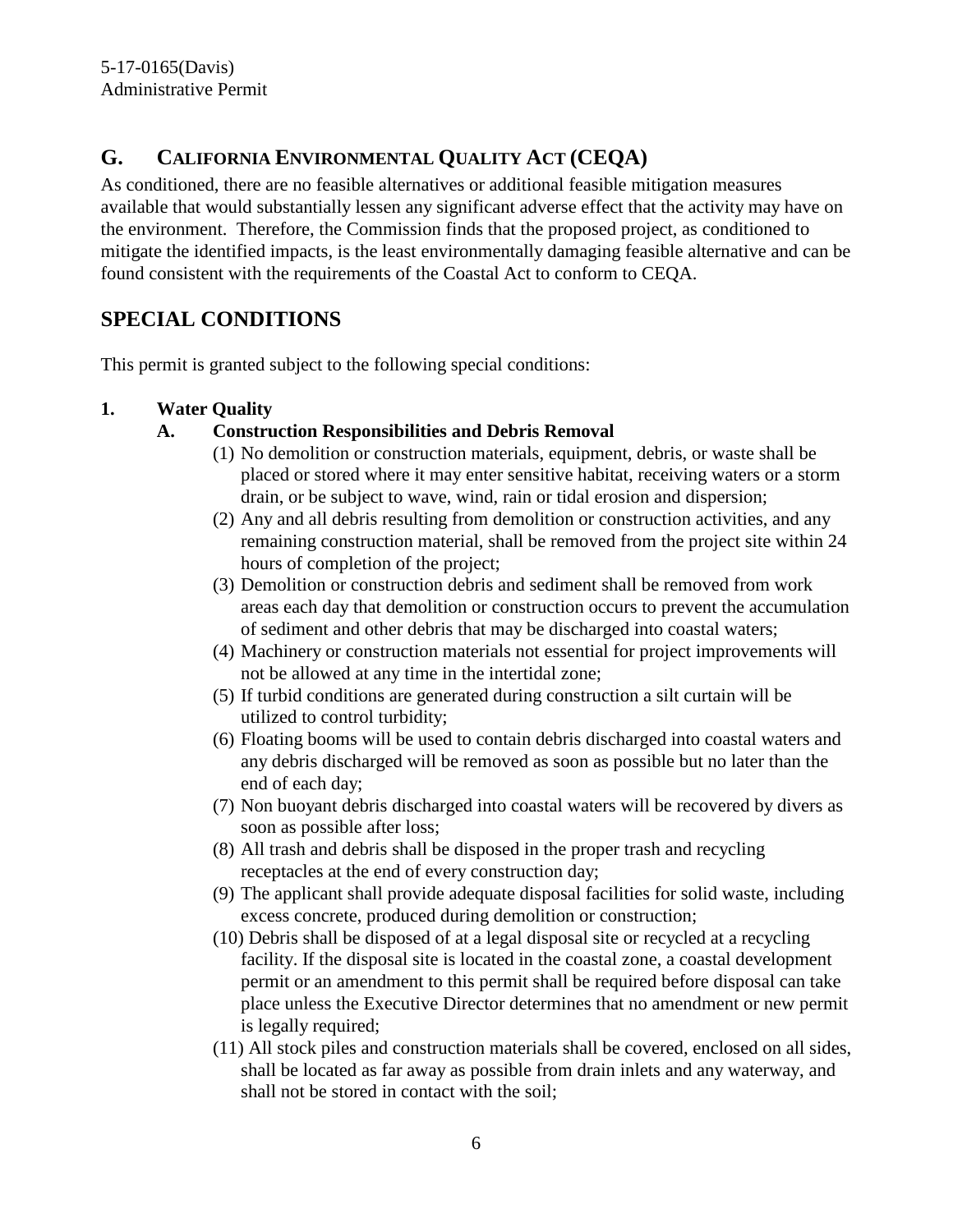- (12) Machinery and equipment shall be maintained and washed in confined areas specifically designed to control runoff. Thinners or solvents shall not be discharged into sanitary or storm sewer systems;
- (13) The discharge of any hazardous materials into any receiving waters shall be prohibited;
- (14) Spill prevention and control measures shall be implemented to ensure the proper handling and storage of petroleum products and other construction materials. Measures shall include a designated fueling and vehicle maintenance area with appropriate berms and protection to prevent any spillage of gasoline or related petroleum products or contact with runoff. The area shall be located as far away from the receiving waters and storm drain inlets as possible;
- (15) Best Management Practices (BMPs) and Good Housekeeping Practices (GHPs) designed to prevent spillage and/or runoff of demolition or construction-related materials, and to contain sediment or contaminants associated with demolition or construction activity, shall be implemented prior to the on-set of such activity;and
- (16) All BMPs shall be maintained in a functional condition throughout the duration of construction activity.

### **B. Best Management Practices Program**

By acceptance of this permit the applicant agrees that the long-term water-borne berthing of boat(s) in the approved dock and/or boat slip will be managed in a manner that protects water quality pursuant to the implementation of the following BMPs.

(1) Boat Cleaning and Maintenance Measures:

- a. In-water top-side and bottom-side boat cleaning shall minimize the discharge of soaps, paints, and debris;
- b. In-the-water hull scraping or any process that occurs under water that results in the removal of paint from boat hulls shall be prohibited. Only detergents and cleaning components that are designated by the manufacturer as phosphate-free and biodegradable shall be used, and the amounts used minimized; and
- c. The applicant shall minimize the use of detergents and boat cleaning and maintenance products containing ammonia, sodium hypochlorite, chlorinated solvents, petroleum distillates or lye.
- (2) Solid and Liquid Waste Management Measures:
	- a. All trash, recyclables, and hazardous wastes or potential water contaminants, including old gasoline or gasoline with water, absorbent materials, oily rags, lead acid batteries, anti-freeze, waste diesel, kerosene and mineral spirits will be disposed of in a proper manner and will not at any time be disposed of in the water or gutter.
- (3) Petroleum Control Management Measures:
	- a. Boaters will practice preventive engine maintenance and will use oil absorbents in the bilge and under the engine to prevent oil and fuel discharges. Oil absorbent materials shall be examined at least once a year and replaced as necessary. Used oil absorbents are hazardous waste in California.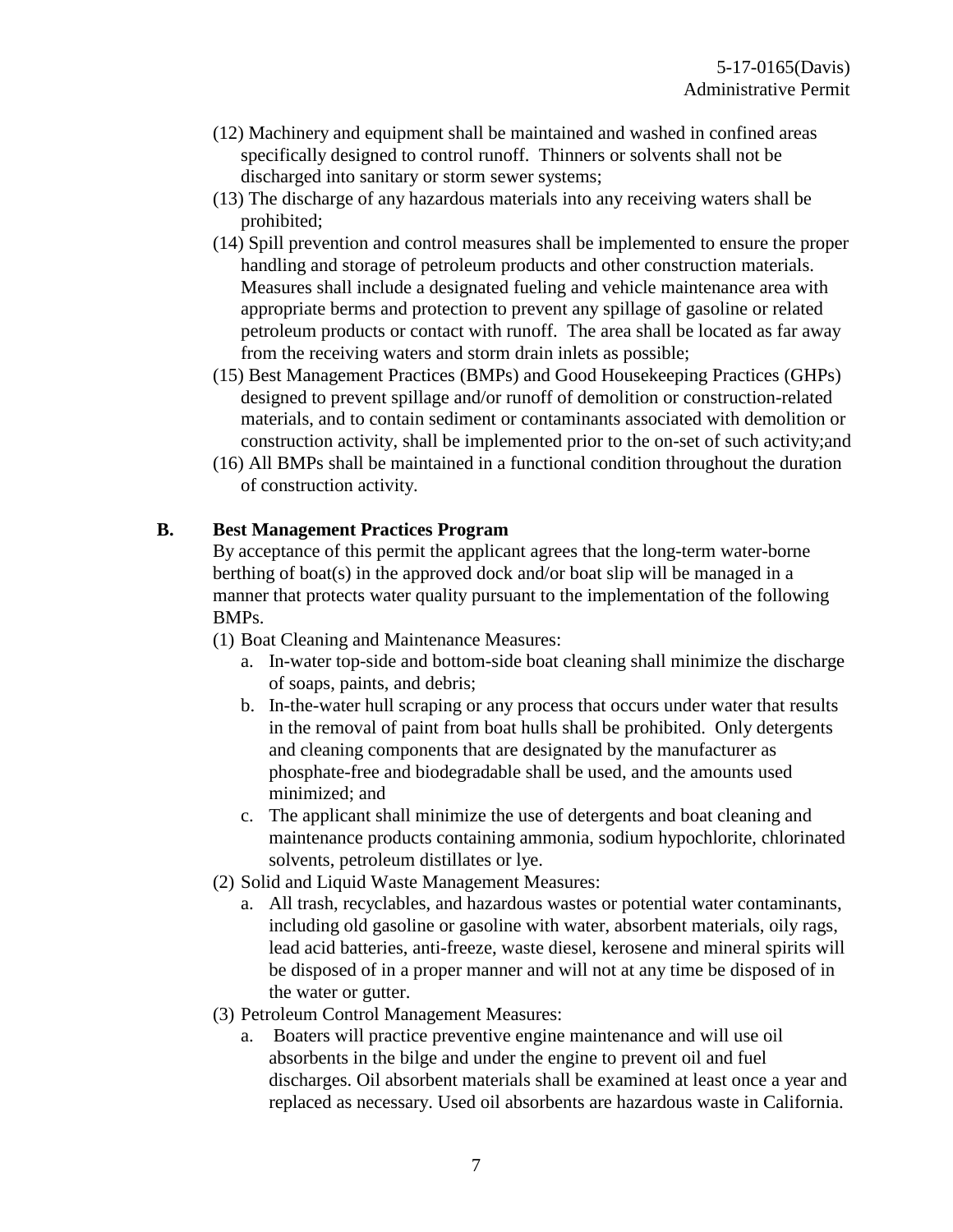Used oil absorbents must therefore be disposed in accordance with hazardous waste disposal regulations. The boaters will regularly inspect and maintain engines, seals, gaskets, lines and hoses in order to prevent oil and fuel spills. The use of soaps that can be discharged by bilge pumps is prohibited;

- b. If the bilge needs more extensive cleaning (e.g., due to spills of engine fuels, lubricants or other liquid materials), the boaters will use a bilge pump-out facility or steam cleaning services that recover and properly dispose or recycle all contaminated liquids; and
- c. Bilge cleaners which contain detergents or emulsifiers will not be used for bilge cleaning since they may be discharged to surface waters by the bilge pumps.

### **2. Pre-and Post-Construction Eelgrass Survey(s)**

**A. Pre Construction Eelgrass Survey**. A valid pre-construction eelgrass (*Zostera marina*) survey shall be completed during the period of active growth of eelgrass (typically March through October). The pre- construction survey shall be completed within 60 days before the start of construction. The survey shall be prepared in full compliance with the "California Eelgrass Mitigation Policy and Implementing Guidelines" dated October 2014 (see

[http://www.westcoast.fisheries.noaa.gov/habitat/habitat\\_types/seagrass\\_info/californ](http://www.westcoast.fisheries.noaa.gov/habitat/habitat_types/seagrass_info/california_eelgrass.html) ia eelgrass.html) adopted by the National Marine Fisheries Service (except as modified by this special condition) and shall be prepared in consultation with the California Department of Fish and Wildlife. The applicant shall submit the eelgrass survey for the review and approval of the Executive Director within five (5) business days of completion of each eelgrass survey and in any event no later than fifteen (15) business days prior to commencement of any development. If the eelgrass survey identifies any eelgrass within the project area which would be impacted by the proposed project, the development shall require an amendment to this permit from the Coastal Commission or a new coastal development permit.

**B. Post Construction Eelgrass Survey**. If any eelgrass is identified in the project area by the survey required in subsection A of this condition above, within 30 days of completion of construction, or within the first 30 days of the next active growth period following completion of construction that occurs outside of the active growth period, the applicant shall survey the project site to determine if any eelgrass was adversely impacted. The survey shall be prepared in full compliance with the "California Eelgrass Mitigation Policy" dated October 2014 (see [http://www.westcoast.fisheries.noaa.gov/habitat/habitat\\_types/seagrass\\_info/californ](http://www.westcoast.fisheries.noaa.gov/habitat/habitat_types/seagrass_info/california_eelgrass.html) ia eelgrass.html) (except as modified by this special condition) adopted by the National Marine Fisheries Service and shall be prepared in consultation with the California Department of Fish and Wildlife. The applicant shall submit the postconstruction eelgrass survey for the review and approval of the Executive Director within thirty (30) days after completion of the survey. If any eelgrass has been impacted, the applicant shall replace the impacted eelgrass at a minimum 1.38:1 ratio on-site, or at another location, in accordance with the California Eelgrass Mitigation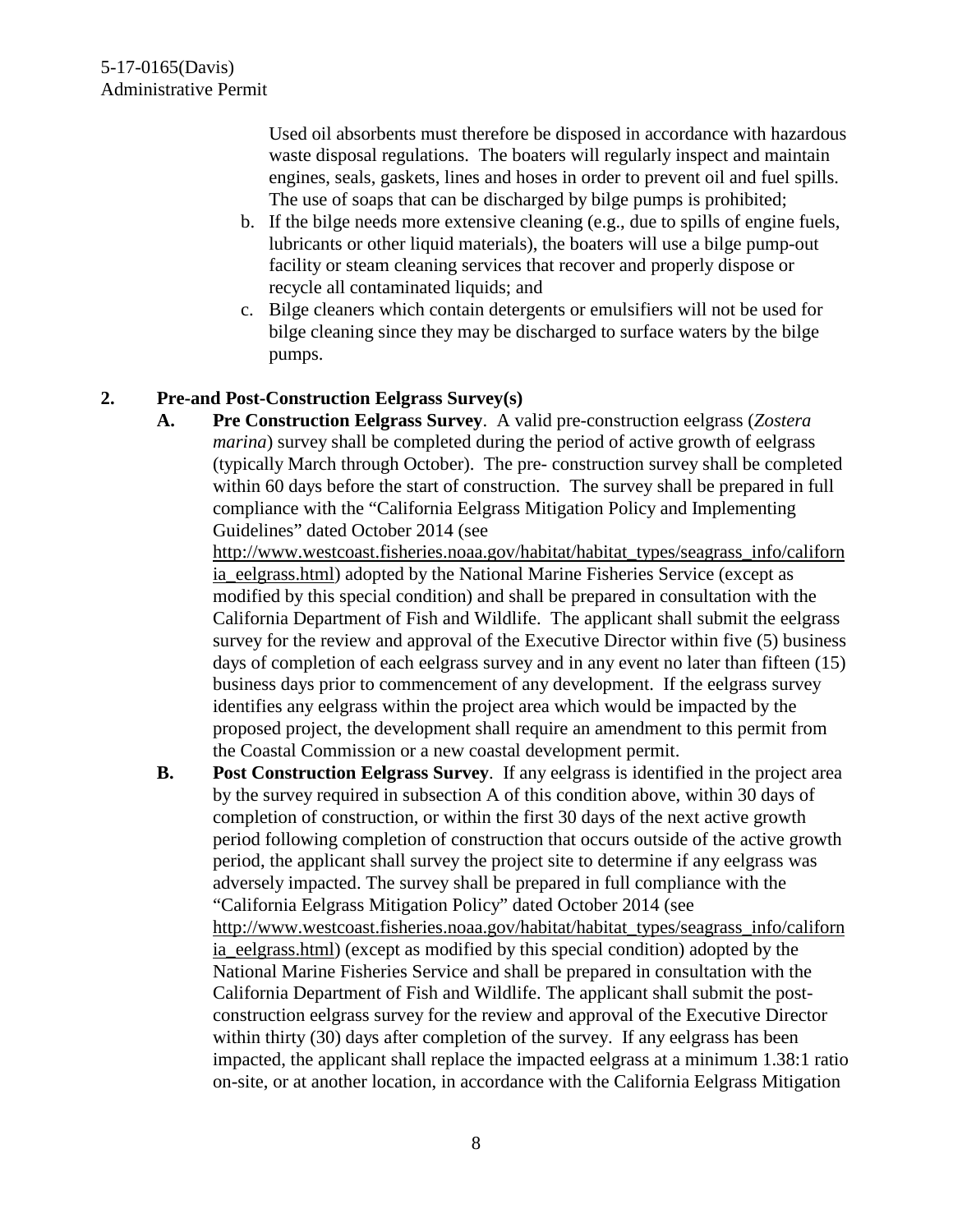Policy. All impacts to eelgrass habitat shall be mitigated at a minimum ratio of 1.38:1 (mitigation: impact). Any exceptions to the required 1.38:1 mitigation ratio found within the California Eelgrass Mitigation Policy shall not apply. Implementation of mitigation shall require an amendment to this permit or a new coastal development permit unless the Executive Director determines that no amendment or new permit is required.

#### **3. Pre-construction** *Caulerpa Taxifolia* **Survey**

- **A.** Not earlier than 90 days nor later than 30 days prior to commencement or re-commencement of any development authorized under this coastal development permit (the "project"), the applicant shall undertake a survey of the project area and a buffer area at least 10 meters beyond the project area to determine the presence of the invasive alga *Caulerpa taxifolia*. The survey shall include a visual examination of the substrate.
- **B.** The survey protocol shall be prepared in consultation with the Regional Water Quality Control Board, the California Department of Fish and Game, and the National Marine Fisheries Service.
- **C.** Within five (5) business days of completion of the survey, the applicant shall submit the survey:
	- (1) for the review and approval of the Executive Director; and
	- (2) to the Surveillance Subcommittee of the Southern California Caulerpa Action Team (SCCAT). The SCCAT Surveillance Subcommittee may be contacted through William Paznokas, California Department of Fish & Game (858/467-4218) or Robert Hoffman, National Marine Fisheries Service (562/980-4043), or their successors.
- **D.** If *Caulerpa taxifolia* is found within the project or buffer areas, the applicant shall not proceed with the project until 1) the applicant provides evidence to the Executive Director that all *C. taxifolia* discovered within the project and buffer area has been eliminated in a manner that complies with all applicable governmental approval requirements, including but not limited to those of the California Coastal Act, or 2) the applicant has revised the project to avoid any contact with *C. taxifolia*. No revisions to the project shall occur without a Coastal Commission approved amendment to this coastal development permit unless the Executive Director determines that no amendment is legally required.

#### **4. Public Rights**

The Coastal Commission's approval of this permit shall not constitute a waiver of any public rights that exist or may exist on the property. The permittee shall not use this permit as evidence of a waiver of any public rights that may exist on the property.